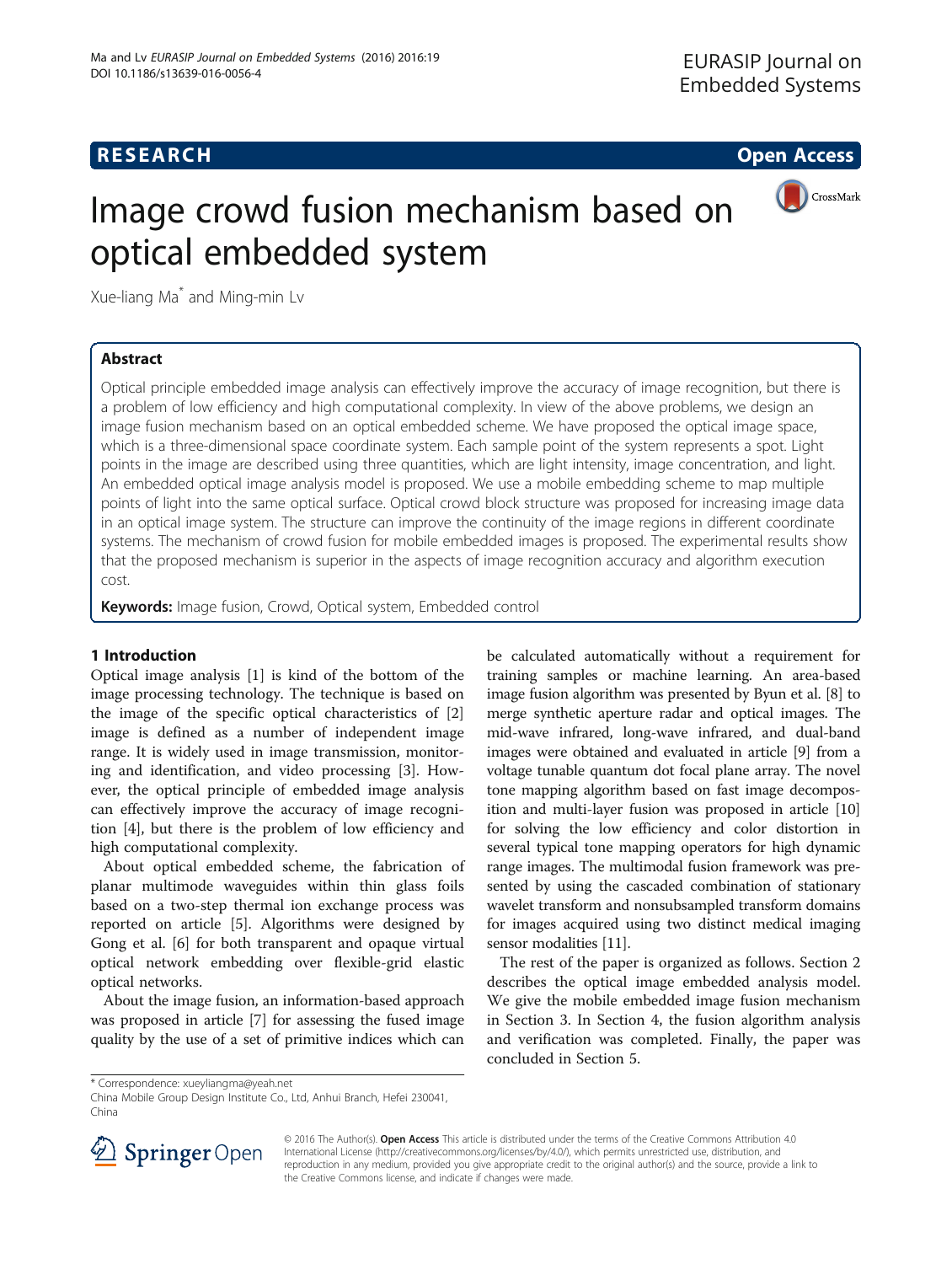### 2 Optical image embedded analysis model

Optical image space is a three-dimensional space coordinate system. Each sample point of the system represents a spot. Light points of the image were defined by three quantities: light intensity, image concentration, and light. The distortion degree of the spot is very important for the identification and the distributed transmission of the optical image. Suitable optical image space can provide the accurate and abundant information.

In general, the distortion of light spot is a basic condition and essential feature of an object, which could be extracted accurately from the complex environment. At the same time, the distortion of the spot will seriously affect the accuracy and integrity of the image perception. The composition of the light spot is formed by mixing the three datums of the arc, the intensity, and the concentration. When the image was analyzed, the basic optical space must be based on the above three datums. The influence analysis of other optical reference spatial factors can generally use the formula from radians, strength, and concentration of conversion, such as nonlinear concentration curve of linear transformation and fiber index for conversion.

Figure 1 shows the change process of the light spot in two different states. The light spot of state 1 is mainly composed of four direction embedding. The light spot of state 2 is mainly embedded in eight directions. The diversity performance of the three baseline elements includes a spot of light in each direction. The square in Fig. 1 represents a direction image vector of the light spot. In the box, the black dot indicates the spot in the direction of the reference vector elements of diversity. Formula (1) solved the problem of light intensity  $LI<sub>spot</sub>$ acquisition of light spot. The surface integral and nonlinear transformation of the spot image concentration IC<sub>spot</sub> could be obtained by formula (2). Light curve  $LR<sub>spot</sub>$  can be obtained by formula (3).

$$
\begin{cases}\n\text{LI}_{\text{spot}} = \frac{1}{D_1 + D_2} \left( \alpha \sum_{i=1}^4 \text{LI}_i + \beta \sum_{j=1}^8 \text{LI}_j \right) \\
\text{LI}_4 = \sqrt{D_1} \\
\text{LI}_8 = \sqrt{D_2}\n\end{cases} (1)
$$

Formula (1) applies only to the two states of the light spot conversion shown in Fig. 1. Among them,  $D_1$  represents the image data vector of spot 1.  $D_2$  represents the image data vector of spot 2.  $\alpha$  is the curved surface of light spot 1.  $\beta$  is the curved surface of the light spot 2. Of course, in general, the solution scheme can be extended to any light spot intensity analysis after changing the light diversity direction of the two points. We obtained the light intensity  $LI_4$  with four light samples from  $D_1$ . We obtained the light intensity  $LI_8$  with eight light samples from  $D_2$ .

$$
\begin{cases}\n\text{IC}_{\text{spot}} = \frac{1}{D_1 + D_2} (\iint_{S_1} f(x_1, y_1, z_1) dS_1 + \iint_{S_2} f(x_2, y_2, z_2) dS_2) \\
S = \sqrt{\frac{x^2 + y^2 + z^2}{xyz}}\n\end{cases}
$$
\n(2)

Here,  $x$ ,  $y$ , and  $z$  are the three system coordinates of the spot in the three space systems.  $S_1$  represents one of the areas of the spot.  $S_2$  represents two of the areas of the spot. Area can be obtained by calculating  $x$ ,  $y$ , and  $z$ .

$$
\begin{cases}\n\text{LR}_{\text{spot}} = \frac{\sqrt{H_1 + H_2}}{(H_1 H_2)_{\text{min}}} \\
H = \frac{1}{k} \sum_{i=1}^{k} (\text{LI}_{\text{spot}}(i) + \text{IC}_{\text{spot}}(i-1))\n\end{cases} (3)
$$

Here, H represents the 3D space of the interval optical image coordinate set.  $k$  represents the space occupied by the spot.

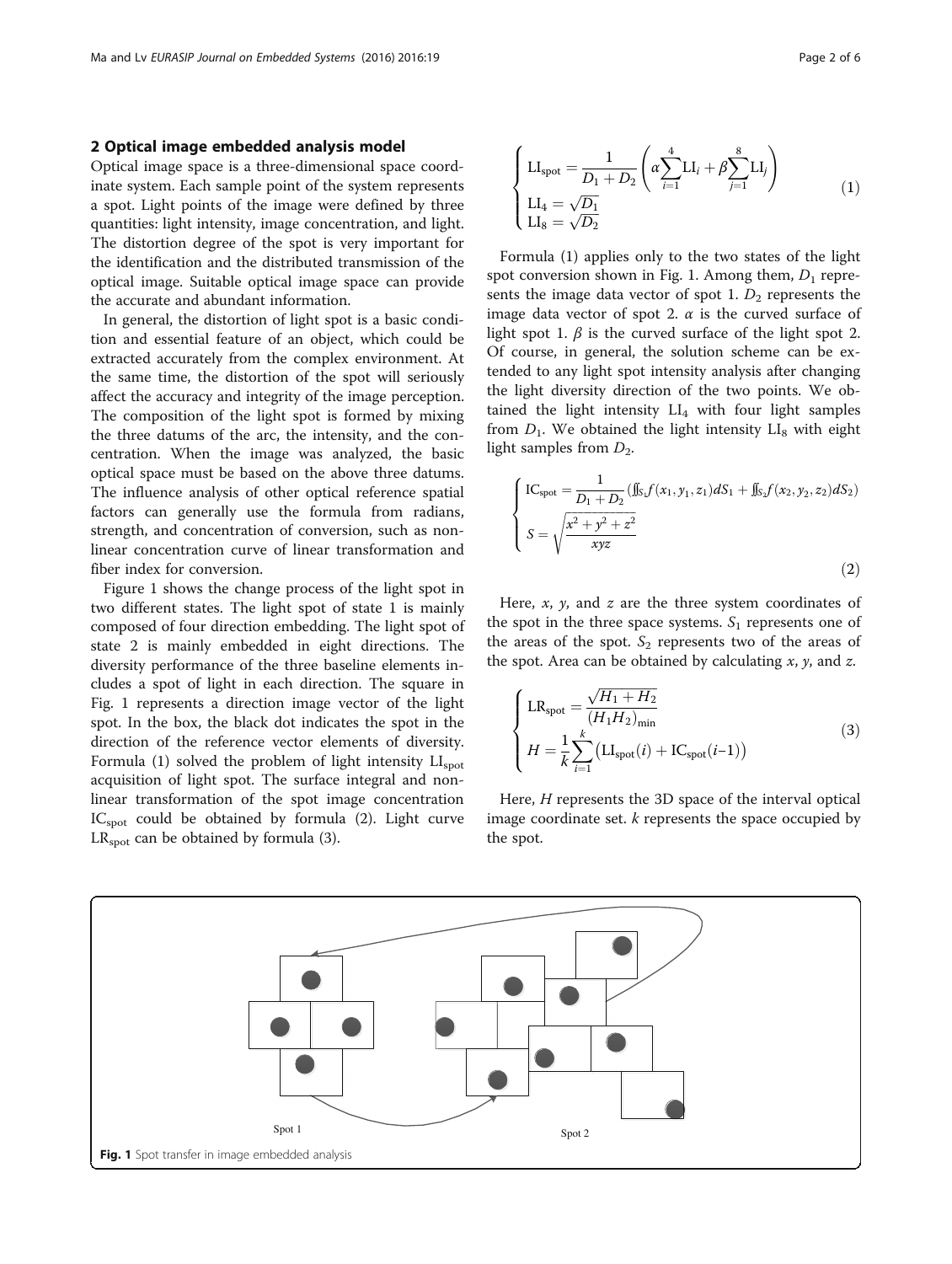On the basis of formulas (1), (2), and (3), combined as formula (4), the optical image analysis of the color filter model can be obtained through the linear transformation of the curve.

$$
\left\{\begin{bmatrix} R \\ G \\ B \end{bmatrix} = \begin{bmatrix} Ll_{spot} \\ IC_{spot} \\ LR_{spot} \end{bmatrix} \begin{bmatrix} D_R \\ D_G \\ D_B \end{bmatrix} \right\}
$$
\n
$$
D_C = \int_{\lambda} f(\lambda) d\lambda
$$
\n(4)

Here,  $D_R$  represents the red data vector.  $D_G$  represents the green data vector.  $D_B$  represents the blue data vector. The above parameters can be obtained by calculating  $D_{\rm C}$ .

On the basis of formulas (1), (2), and (3), combined as formula (5), the optical image analysis model can be obtained by using the nonlinear concentration of fiber refraction.

$$
\begin{cases}\n\begin{bmatrix}\n\lambda_x \\
\lambda_y \\
\lambda_z\n\end{bmatrix} = \begin{bmatrix}\n\text{LI}_{\text{spot}} \\
\text{IC}_{\text{spot}} \\
\text{LR}_{\text{spot}}\n\end{bmatrix} \begin{bmatrix}\nRF_x \\
RF_y \\
RF_z\n\end{bmatrix} \\
RF_n = \int_{\lambda_n} f(\lambda_n) d\lambda_n\n\end{cases}
$$
\n(5)

Here, RF is the optical fiber refractive index.  $\lambda_x$  represents the X direction of the light wavelength.  $\lambda_{\nu}$  represents the Y direction of the light wavelength.  $\lambda_z$ represents the Z direction of the light wavelength.

### 3 Mobile embedded image fusion mechanism

The embedded analysis model based on an optical image has many advantages, but it also brings some disadvantages. The embedding relation between the spot and the spot is neglected. Image embedded analysis process cannot effectively solve the image forming problem. In view of these shortcomings, we use a mobile embedding scheme to map multiple light points into the same optical surface. This can effectively reduce the embedding relationship between the ratio of redundant points and the fusion point. Optical crowd block structure was added into the optical image system. The structure can improve the continuity of the image regions in different coordinate systems. The crowd block can weaken the fine difference between different coordinate systems and the distortion redundancy area. The generated image interval number can be reduced by moving embedded analysis with image fusion.

On the basis of the above mechanism, the optical image embedded optimization analysis model and algorithm structure are shown in Fig. 2. The four states cannot be converted to each other in Fig. 2. This updating process is helpful to balance the embedded iterative process and the computation of image mining. The crowd fusion scheme is helpful to improve the performance of the algorithm in order to increase the performance of the algorithm.

Assume that  $R_W$  is the amplitude of the optical wavelength initialization.  $R_0$  represents the initial wavelength vector.  $\delta$  denotes the wavelength jitter weight.  $\theta$  denotes the amplitude of the change in the amplitude of the

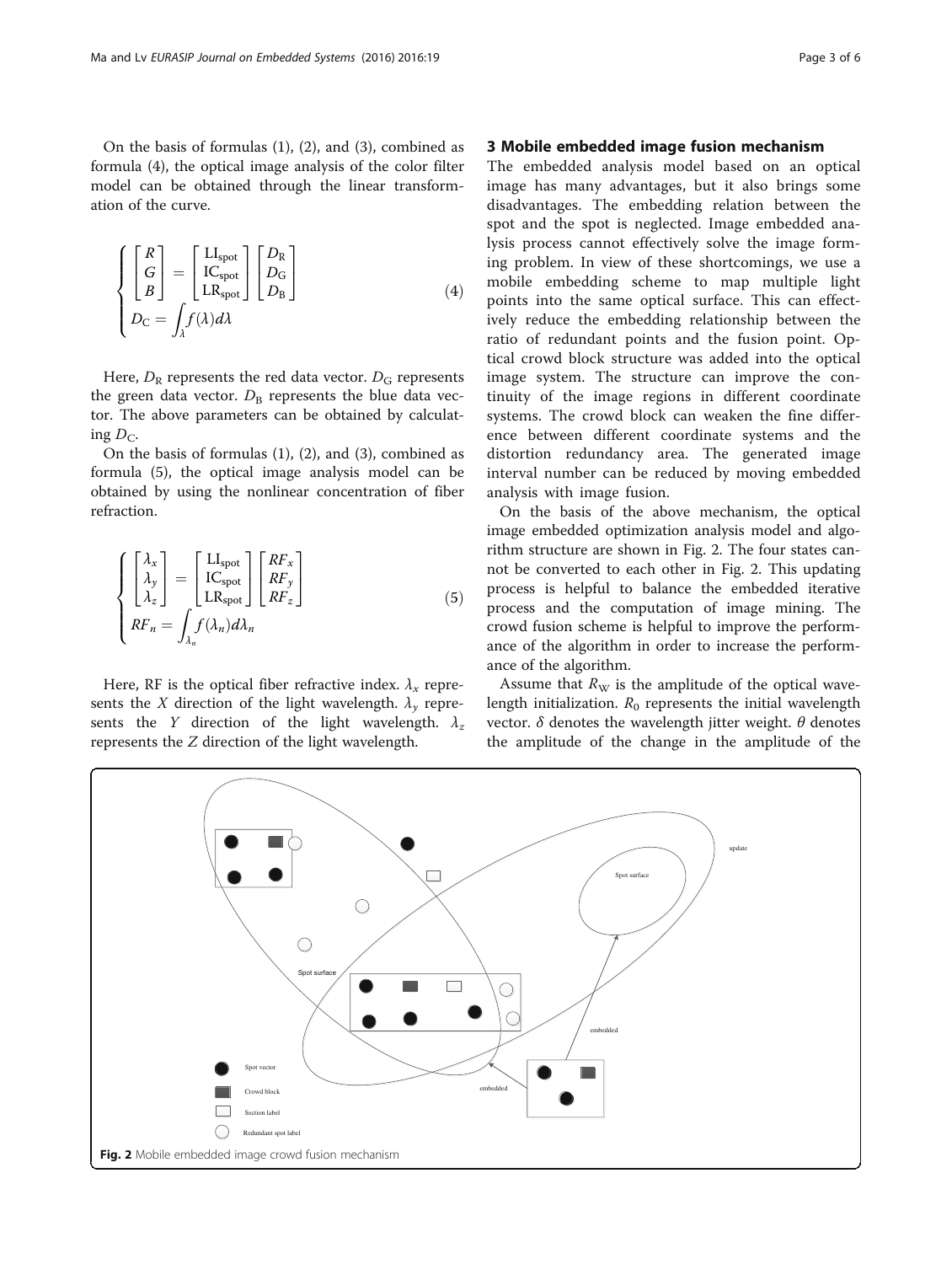

optical image represented by the amplitude change of the optical image  $R_{\rm WV}$  as shown in formula (6).

$$
\left\{ R_{\rm WV} = R_{\rm W} \left[ -\frac{\sqrt{(|R_{0} - R_{\rm WV}|)}}{\delta \sin \theta} \right] \ln(R_{\rm W}) = -\frac{(\lambda_{0} - \lambda_{n})^{2}}{2\delta} \tag{6}
$$

Therefore, image fusion of optical images after the operation and finishing can be obtained as formula (7) as shown in the optical image vector  $I_{\text{O}}$ .

$$
\begin{cases}\nI_{\text{O}} = \int_{0}^{n} f(x, y, z) df \\
I_{\text{O}} = \frac{I_{0}}{2 \delta \lambda} \ln \left[ R_{\text{WV}} + \sum_{i=1}^{n} R_{\text{WV}}(i) \right]\n\end{cases} (7)
$$

#### 4 Fusion algorithm analysis and verification

In order to analyze the performance of the embedded analysis and image fusion, we construct the threedimensional coordinates of the image according to formulas (1), (2), and (3). The image spot of the space is connected with a light spot surface according to a specific neighborhood system. A subset of the space system would be searched with the crowd fusion. The fusion section appears in the process of embedding and updating the light spot surface. Each spot surface is mapped to the image array, as shown in Fig. 3. The embedding and fusion interval can be found after several iterations. The embedding and fusion process can integrate the optical image space of different states into one space. The experimental environment is described in Table 1.

In order to facilitate comparison and analysis, we statistically analyze the original image, the embedded image analysis results, and the results of the proposed ICF-OE algorithm. Figures [4](#page-4-0), [5](#page-4-0) and [6](#page-4-0) show the performance of the fusion mechanism of ICF-OE algorithm. It is found that the analysis result of ICF-OE (Fig. [5](#page-4-0)) is much closer to the original effect (Fig. [4\)](#page-4-0) and better than the result of Image of embedded scheme (Fig. [6\)](#page-4-0). Optical crowd block structure is for increasing image data in an optical image system, through the structure in different coordinates of the image area between the establishments of efficient continuity of protection. The swarm intelligence blocks not only weaken the fine differences between different coordinate systems but also help to reduce the redundant area of distortion. Therefore, image fusion can improve the performance of the image generated by image fusion.

Image reduction accuracy is shown in Fig. [7](#page-4-0). In the graph, the  $X$  coordinate axes represent the number of iterations. The Y coordinate axes represent image restoration accuracy. From the comparison results, it is found that the process of image embedded analysis cannot solve the problem of image forming. ICF-OE based on the mobile embedding scheme and the optical mapping

Table 1 Parameter settings

| Parameter                    | Value                      | Parameter        | Value                      |
|------------------------------|----------------------------|------------------|----------------------------|
| Number of frames [100, 1000] |                            | Size of image    | [2, 10] M bytes            |
| Iteration number             | [1.10]                     | Light wavelength | [0.38, 0.76]<br>micrometer |
| θ                            | $[30, 90]$ radian $\alpha$ |                  | [0.2, 0.8]                 |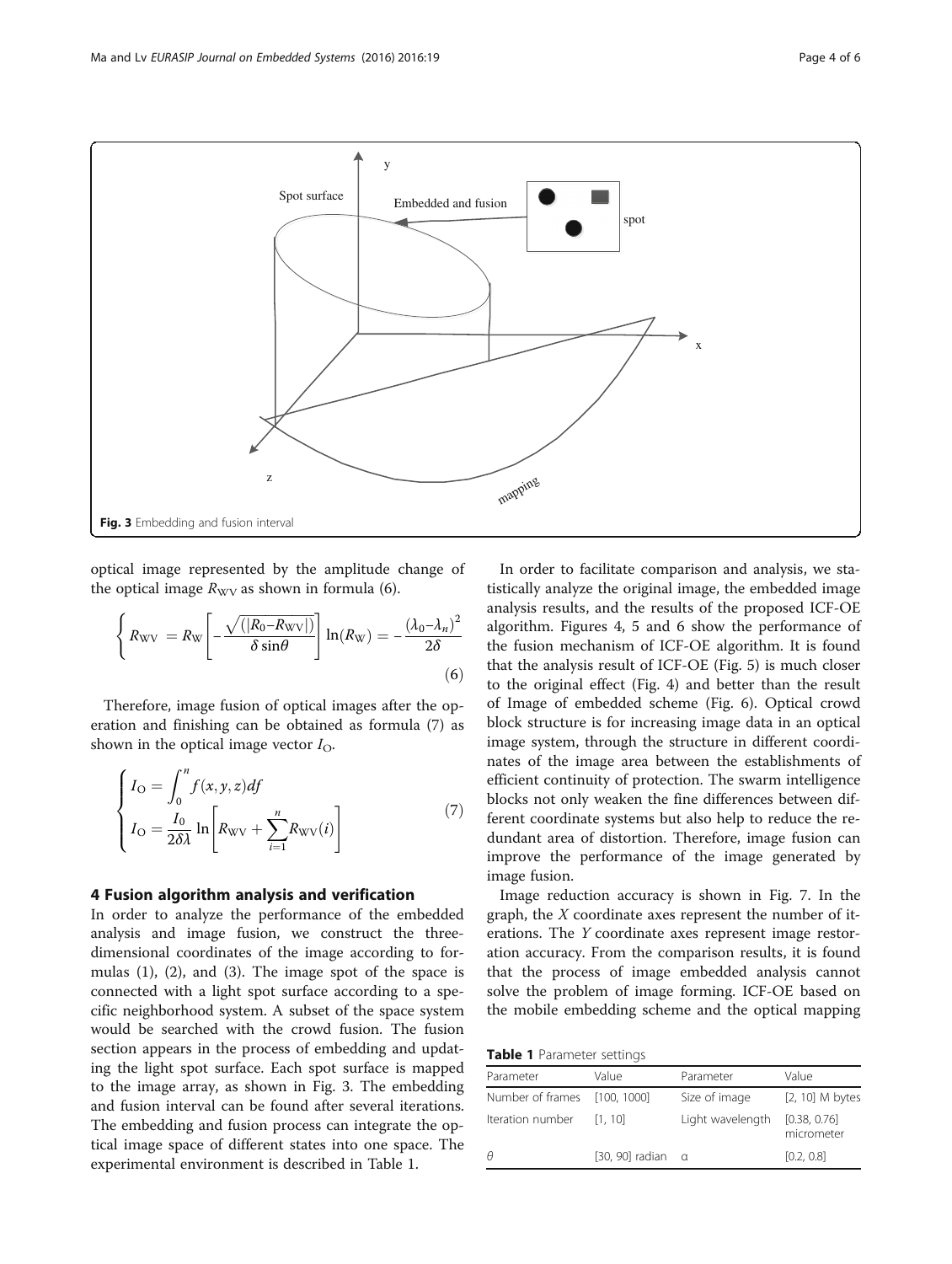<span id="page-4-0"></span>



Fig. 5 Image of ICF-OE

scheme, the optical surface of high precision spot mapping is established. This can effectively reduce the ratio of redundant light points and the embedded relationship between the light points, so as to improve the accuracy of image restoration.

## 5 Conclusions

In order to improve the execution efficiency and reduce the computational complexity, we design an image fusion mechanism based on optical embedded system. First of all, based on the three-dimensional space of the optical image in the interval coordinates system, each sample